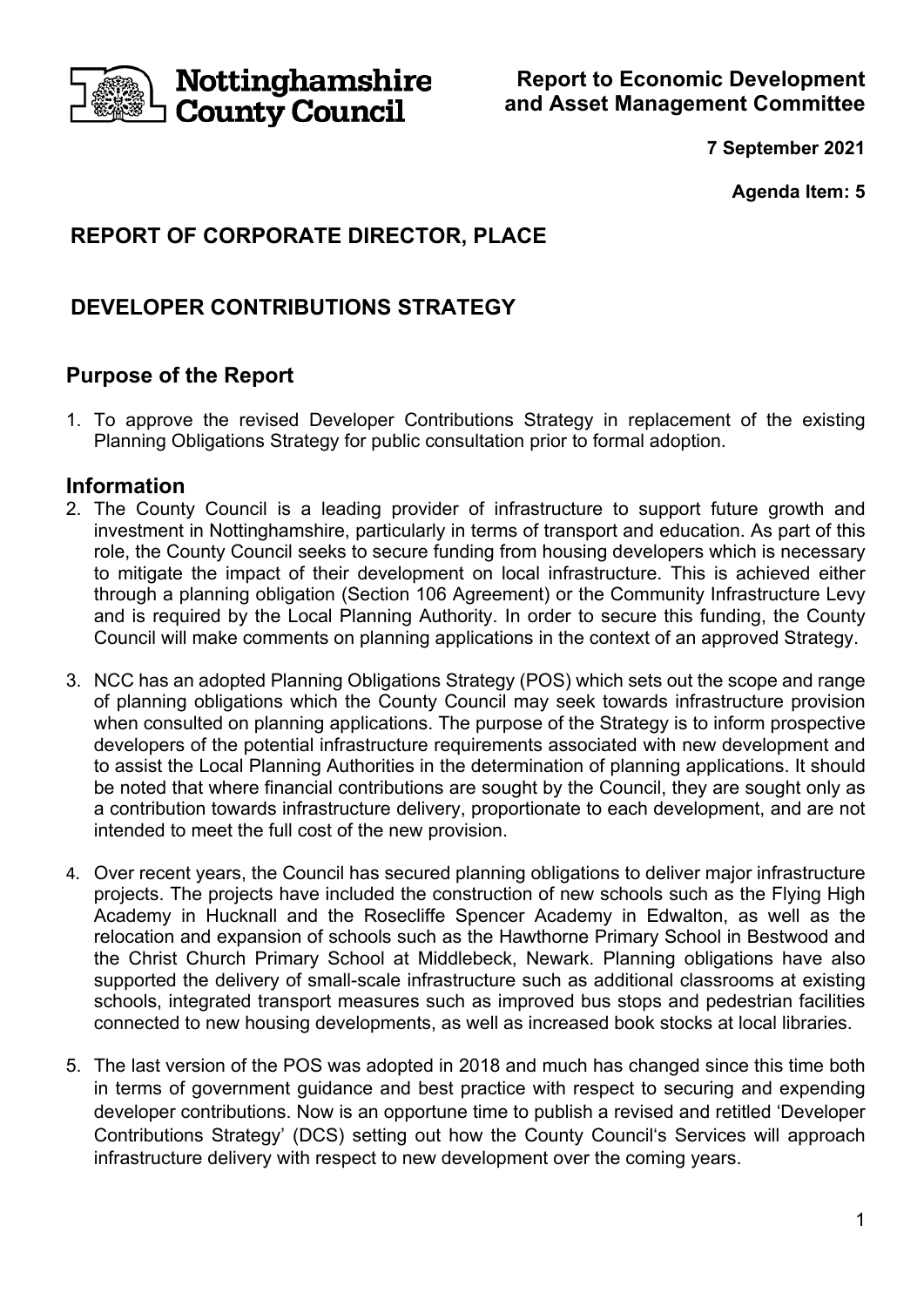6. The revised DCS which is appended to this report, promotes a transparent approach to developer contributions by providing a more comprehensive and up-to-date account of the County Council's expectations and potential requirements when responding to planning application consultations and when dealing with planning obligations. It includes new content relating to key service areas, such as education and transport, to ensure that NCC has the framework in place to secure the necessary infrastructure to support sustainable growth. It also places greater emphasis on the type of projects that contributions will fund, to give Local Planning Authorities the confidence that their developers are making a valuable contribution. The key changes are summarised below.

### **Education**

- 7. Following the publication of new guidance from the DfE (*Securing Developer Contributions for Education 2019*) and the removal of Regulation 123 of the CIL Regulations (which affords local authorities more flexibility in how contributions can be spent), the DCS provides an updated approach to securing and expending contributions, including:
	- a. A methodology for collecting contributions for special educational needs and disabilities and sixth form places commensurate with the pupil demand arising from new housing.
	- b. Detailed requirements for new schools where they are provided as part of major development sites, including land size and specification, pre-school requirements etc.
	- c. Other technical updates regarding the forecasting method used to assesses the need for contributions; the type of projects that contributions will fund; the point at which payment is triggered; and the length of time for which contributions should be held, are also included.

#### **Transport**

8. The DCS provides a more comprehensive description of the Council's approach to securing improvements to all modes of travel with particular emphasis on: Highways, Public Rights of Way (PROW), Public Transport and Travel Plans. The detailed approach to Public Transport is taken from the Council's existing Public Transport Guidance for Prospective Developers. The DCS also provides further details on the role of planning conditions in transport provision and how they are used instead of / alongside planning obligations.

#### Social Care for Adults and Children/Young People

9. The DCS includes a new chapter covering social care matters. Although there is no threshold under which the Council will seek planning obligations towards social care infrastructure, there may be circumstances in which the Council will engage with applicants through the planning process regarding the design of dwellings and the potential to include extra care housing or supported living accommodation for care leaver within development schemes, for example as part of the social housing allocation.

#### Other Services

10. The DCS retains information on how and when the Council will seek contributions towards Libraries, Waste Management (recycling centres) and Green Spaces, and only minor updates have been applied. The DCS also retains information on the developer contributions which may be necessary to mitigate the impact of mineral and waste development. Content relating to Archaeology has been removed as the County Council does not provide advice on such matters to the Local Planning Authorities.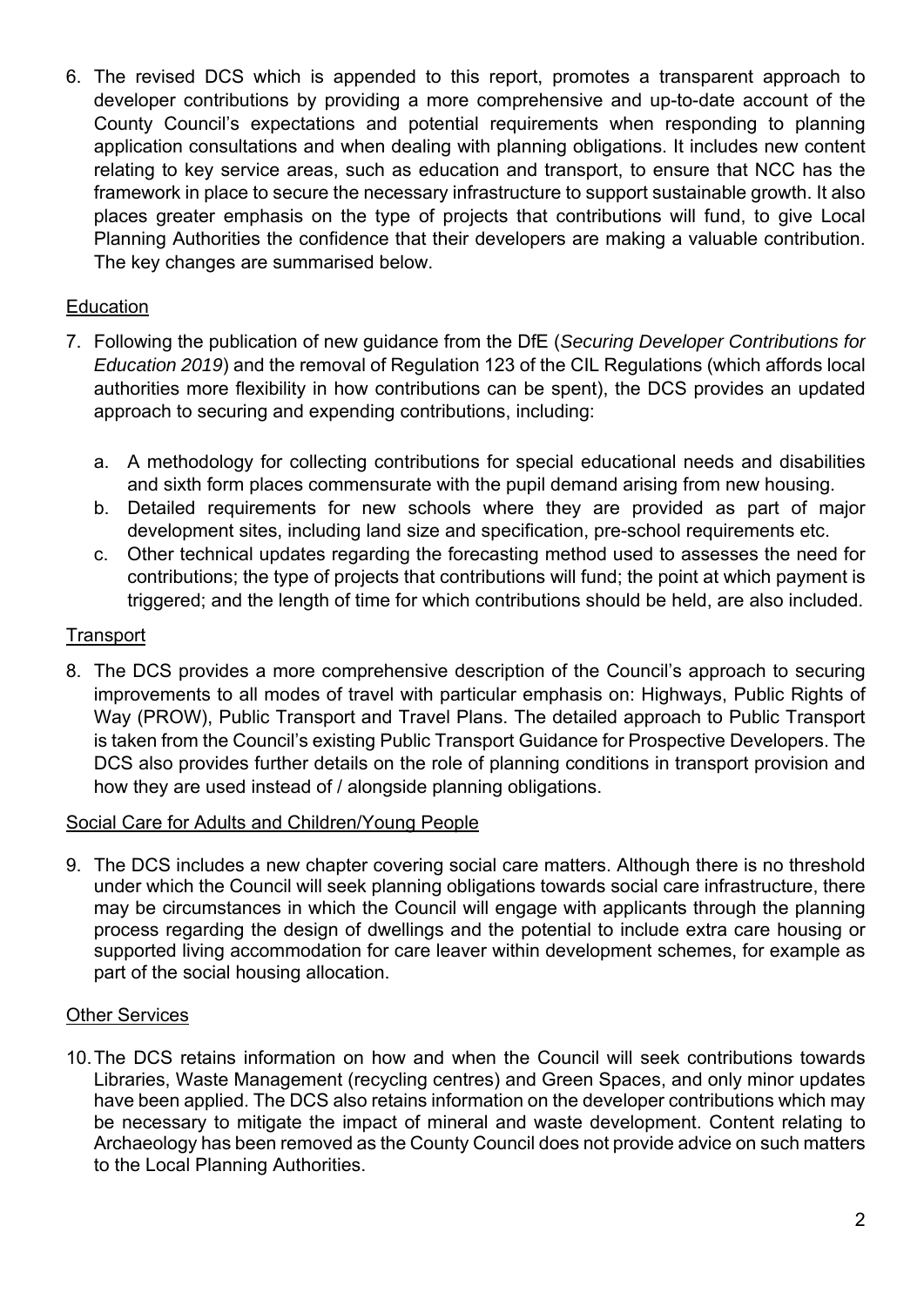11. It is proposed that the DCS will be subject to a 4-week consultation from Monday  $13<sup>th</sup>$ September to Monday 11<sup>th</sup> October 2021. The consultation will invite the Local Planning Authorities (District / Borough Councils), developers and others with an interest to comment on the content. It is proposed to use the online NCC Consultation Hub to host the consultation. Following the consultation, the comments will be reviewed and reported to ED&AM Committee together with a final version of the DCS (taking account of comments) for endorsement prior to submission to Policy Committee for formal adoption as council policy.

### **Other Options Considered**

12. Do not update the Planning Obligations Strategy. This would reduce the Council's ability to obtain contributions towards its services from new development.

#### **Reason for Recommendations**

13. In order to seek the Committee's views on the revised Developer Contributions Strategy prior to public consultation in September.

## **Statutory and Policy Implications**

14. This report has been compiled after consideration of implications in respect of crime and disorder, data protection and information governance, finance, human resources, human rights, the NHS Constitution (public health services), the public sector equality duty, safeguarding of children and adults at risk, service users, smarter working, sustainability and the environment and where such implications are material they are described below. Appropriate consultation has been undertaken and advice sought on these issues as required.

### **RECOMMENDATIONS**

- 1) That the Committee approves the revised Developer Contributions Strategy as contained in Appendix 1 to this report as a draft for consultation purposes, prior to formal adoption as council policy to replace the existing Planning Obligations Strategy.
- 2) That the Committee delegates approval of final design work on the Draft Developer Contributions Strategy and the making of any minor amendments necessary to the Corporate Director, Place.

#### **Adrian Smith Corporate Director, Place**

**For any enquiries about this report please contact:** William Lawrence, Developer Contributions Practitioner, Tel 0115 804 2738

#### **Constitutional Comments (SG 30/06/2021)**

15. This decision falls within the Terms of Reference of the Economic Development and Asset Management Committee.

#### **Financial Comments (RWK 05/08/2021)**

16. There are no specific financial implications arising directly from the report. **Background Papers and Published Documents**